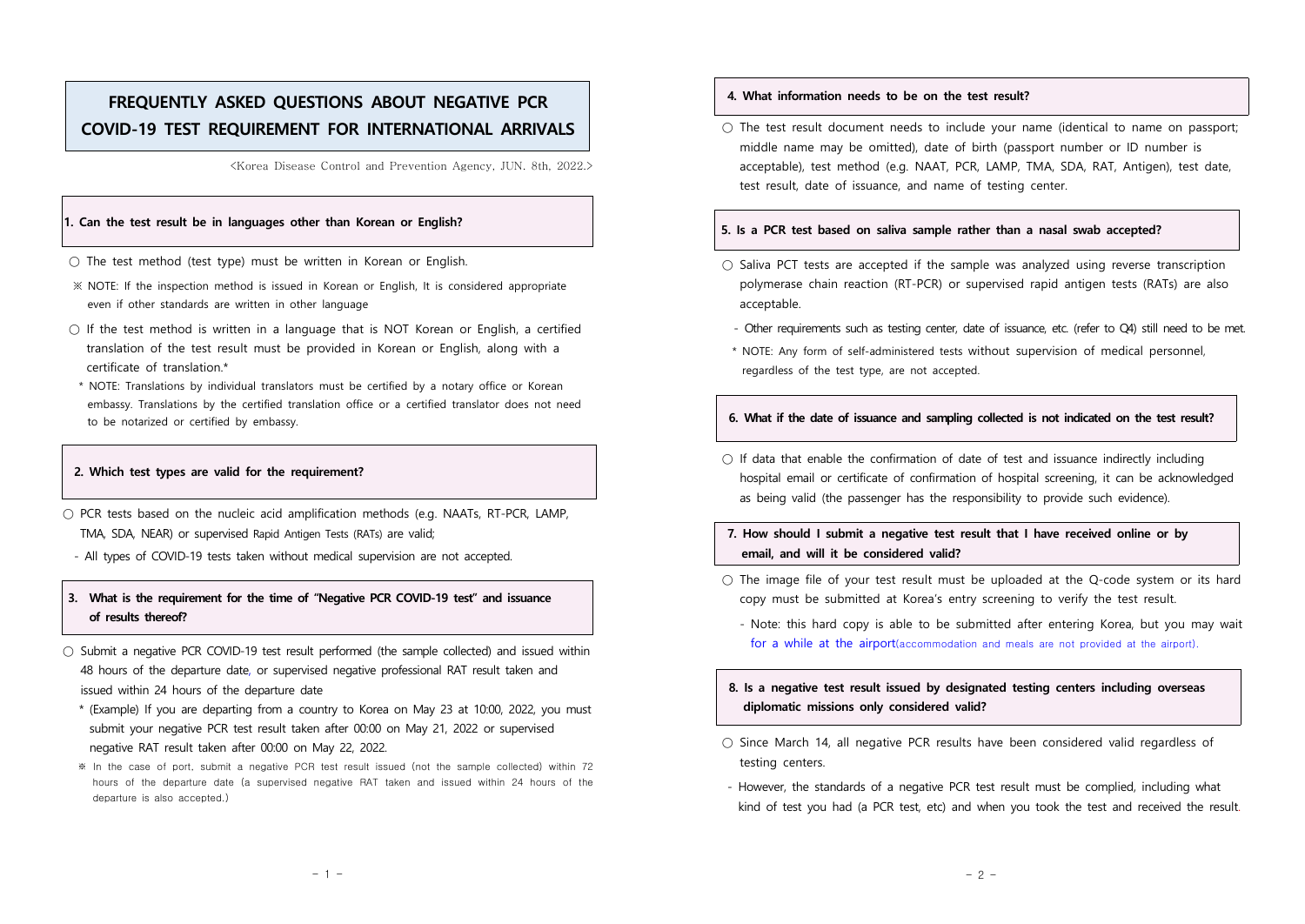#### **9. What if I transit through another country and enter Korea through an airport?**

 $\circ$  When you enter Korea from country A transiting through country B,<br>- (If you enter country B) a negative PCR test result issued in country B (transit

- country) within 48 hours (or negative RAT result taken within 24 hours) prior to the departure date (00:00) to Korea must be submitted (within 72 hours of the departure date in case of ports)
- (If you do not enter country B) a negative PCR test result issued in country A (the first departure country) within 48 hours (or negative RAT result taken within 24 hours) prior to the departure date (00:00) to Korea must be submitted (within 72 hours of the departure date in case of ports)
- ※ A negative PCR test result issued in the departure or transit country is able to be considered valid if the test result meets the above standards (test results issued in Korea or a third country are also considered valid)
- (Example) departing from country A on May 23  $\rightarrow$  arriving in country B on May 23 and leaving the country on May 24  $\rightarrow$  entering Korea on May 24

| Category                          | Departure                                                                                                                          | <b>Notes</b>                                                                                  |
|-----------------------------------|------------------------------------------------------------------------------------------------------------------------------------|-----------------------------------------------------------------------------------------------|
| If you enter (stay in) country B, | Must be issued within 48 hours (or<br>within 24 hours for a RAT) prior to<br>May 24 from 00:00 (departure date<br>from country B)  | ⋇<br>It does not matter<br>which country you have<br>received your PCR test<br>result in.     |
| If you do not enter country B,    | Must be issued within 48 hours (or<br>within 24 hours for a RAT) prior to<br>May. 23 from 00:00 (departure date<br>from country A) | A PCR test result issued<br>in another country other<br>than country A or B is<br>acceptable. |

#### **10. Are arrivals holding a A-visa or vaccinated required to submit a negative test result?**

○ All arrivals holding a A-visa (A-1: Diplomat, A-2: Government official, A-3: Agreement) or vaccinated are required to submit a negative PCR·RAT test result when entering Korea.

#### **11. Are passengers who transit through Korea on the way to a third country required to submit a negative test result?**

 $\bigcirc$  If they transit through Korea without entering (transit passengers), they do not need to submit a negative PCR test result.

#### **12. Are infants or young children required to submit a negative test result?**

- $\bigcirc$  Infants or children aged 6 and under (as of the arrival date) are not required to submit a negative PCR test result if all individuals accompanying them submit a valid negative PCR test result.
- $\bigcirc$  However, there is no exception to the requirement to take a PCR test on the first day of arriving in Korea.

#### **13. Who are exempted from submission of a negative PCR COVID-19 test result?**

- $\bigcirc$  Children under 6 as of the date of arrival
- Individuals with quarantine exemption certificates for humanitarian (attending funerals)<br>or official business reasons\*.<br>\* But, Quarantine exemption certificates for official business reason(issued from Jun 8th, 2022) no

- $\bigcirc$  Flight crew(who arriving for air operation)
- $\circ$  Individuals who departed from Korea for another country but were denied entry or otherwise did not go through with the entry procedure at another country before returning to Korea. This applies to both Korean nationals and foreign nationals, and the burden of proof is on the traveling individual.
- Korean sailors departing from Singapore, who hold "Seafarer's Book of Republic of Korea" (effective until May 22, 2022)
- $\bigcirc$  Korean nationals who are infected with COVID-19 within 10 to 40 days of the departure date
- \* DNA amplification-based test methods such as a PCR test are valid only, but a supervised Rapid Antigen Test(RAT) is also acceptable.
- Long-term foreign residents in Korea (must possess more than one of the following: residence card, overseas Korean resident card, permanent resident card, ID card of a diplomatic mission in Korea or USFK Common Access) who are infected with COVID-19 in Korea within 10 to 40 days of the departure date
- ※ Even if those are exempt from presenting a negative COVID-19 PCR test result, if they develop symptoms of COVID-19, they are not permitted to board a flight without a negative PCR test result.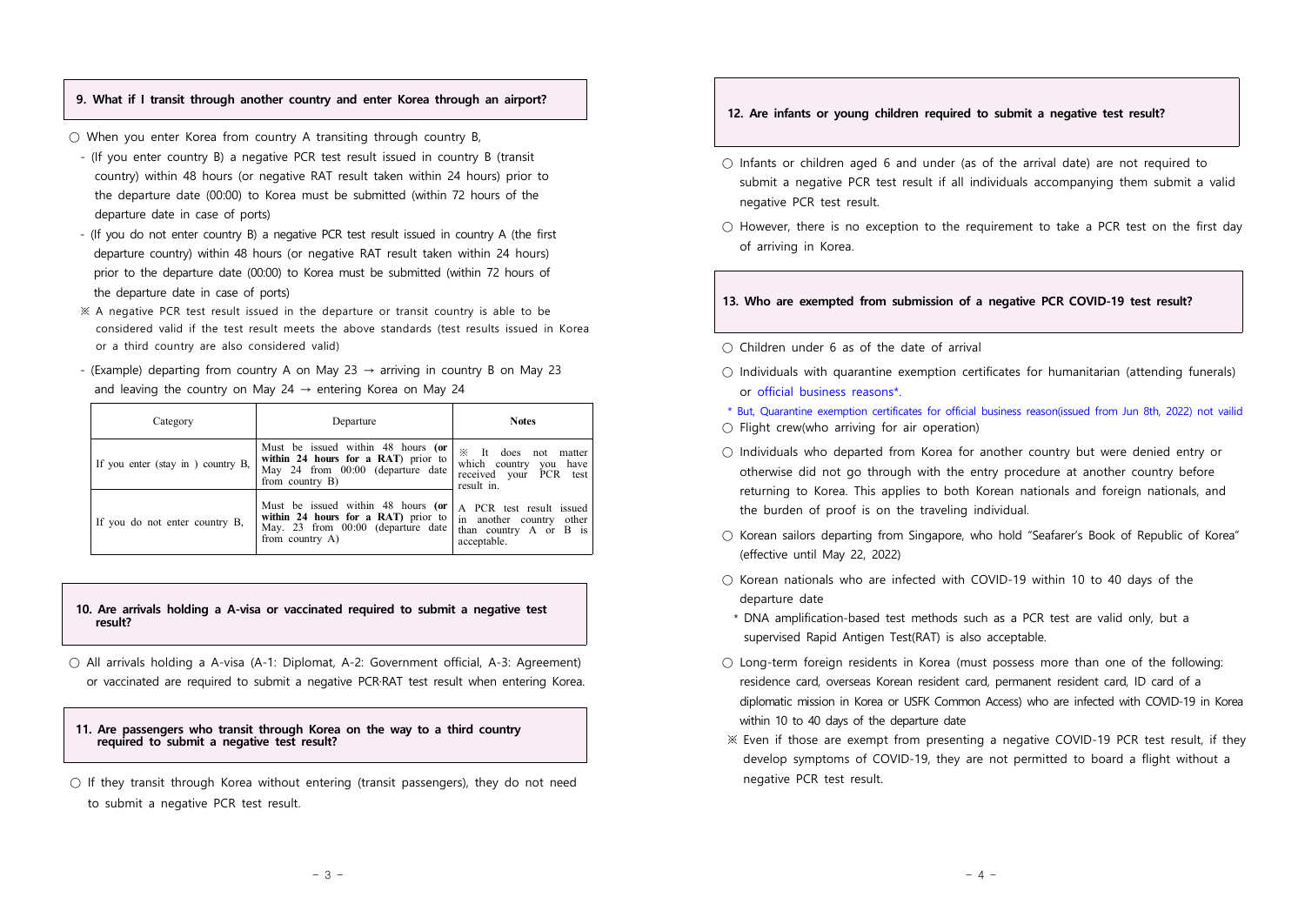# **14. What are the measures to be taken for those who do not have a negative test result or have the documents that do not meet their standards?**

- People including Korean nationals who do not have a negative PCR test result or have documents that do not meet their standards are not permitted to board a flight from July 5, 2021.<br>- However, people eligible for quarantine exemption, including children aged 6 and
	- under (as of the arrival date) and those who are attending a funeral are permitted to board a flight without a negative PCR test result (refer to Q.13)
- $\bigcirc$  In the case that those submitted negative PCR test results are found to be substandard after arrival, Korean nationals and long-term foreign residents (must posses more than one of the following documents: residence card, overseas Korean resident card, permanent resident card, or ID card of a diplomatic mission in Korea, USFK Common Access Card: refer to Q.19) must receive a PCR test at the public health center and wait for the test results at home(or dorm)<br>- Other foreign residents including those staying short-term are not allowed to enter Korea
	-
- $\bigcirc$  People who refuse or evade the requirement of submission of a negative PCR test result, or obstruct its process or submit a false COVID-19 test result are able to be accused in accordance with the Korean Quarantine Act.<br>
※ In such case, quarantine exemption certificates issued by diplomatic missions will no
	- longer be valid.

# **15. What if a negative PCR test result becomes invalid because it has expired due to delayed departure of flights or ships (issued within 48 hours for a PCR test and 24 hours for a RAT prior to departure)?**

 $\bigcirc$  If the delay due to unexpected weather conditions or flaws in aircraft or ships is able to be verified by captains (heads) of aircraft or ships, the test result is able to be considered valid. The travelers hold the burden of proof.

## **16. Among recovered patients from COVID-19, who can board a flight to Korea without a negative PCR test result (who can be eligible for the exemption from submission of a negative PCR test)?**

- $\bigcirc$  Korean nationals who are infected with COVID-19 within 10 to 40 days of the departure date \* DNA amplification-based test methods such as a PCR test and supervised Rapid Antigen Tests(RATs) are valid
- $\bigcirc$  Long-term foreign residents in Korea (must possess more than one of the following: residence card, overseas Korean resident card, permanent resident card, ID card of a diplomatic mission in Korea or USKF Common Access Card) who are infected with COVID-19 in Korea within 10 to 40 days of the departure date

## **17. Are recovered patients from COVID-19 who are subject to the exemption of submitting anegative PCR test also exempt from taking a PCR test on the first day of their arrival in Korea?**

 $\bigcirc$  To identify and verify reinfection of new virus or variants, a PCR test on the first day of arrival must be taken without any exception.

# **18. What are the documents that prove recovered Korean nationals from COVID-19 are exempt from submitting a negative PCR test result when entering Korea?**

- (Proof documents) Recovered Koreans should bring with them a proof document issued by a medical/testing institution or the health authorities confirming when they tested positive or
	- the isolation started. \* If documents including confirmation of release from isolation, test result report or medical clearance verify the exact date of a positive PCR or RAT test, they are able to be considered valid.<br>- (Date of a positive PCR test) People who are infected with COVID-19 within 10 to 40
	- days of the departure date are eligible for this exemption (DNA amplification-based test methods such as a PCR test are valid only, and a Rapid Antigen Test (RAT) conducted by Korean medical professionals is also acceptable).



 - (Language of issuance) The test method and the date of a positive PCR test in the documents must be written in Korean or English. If they are written in a language other than Korean or English, the translation must be notarized (refer to Q.1).